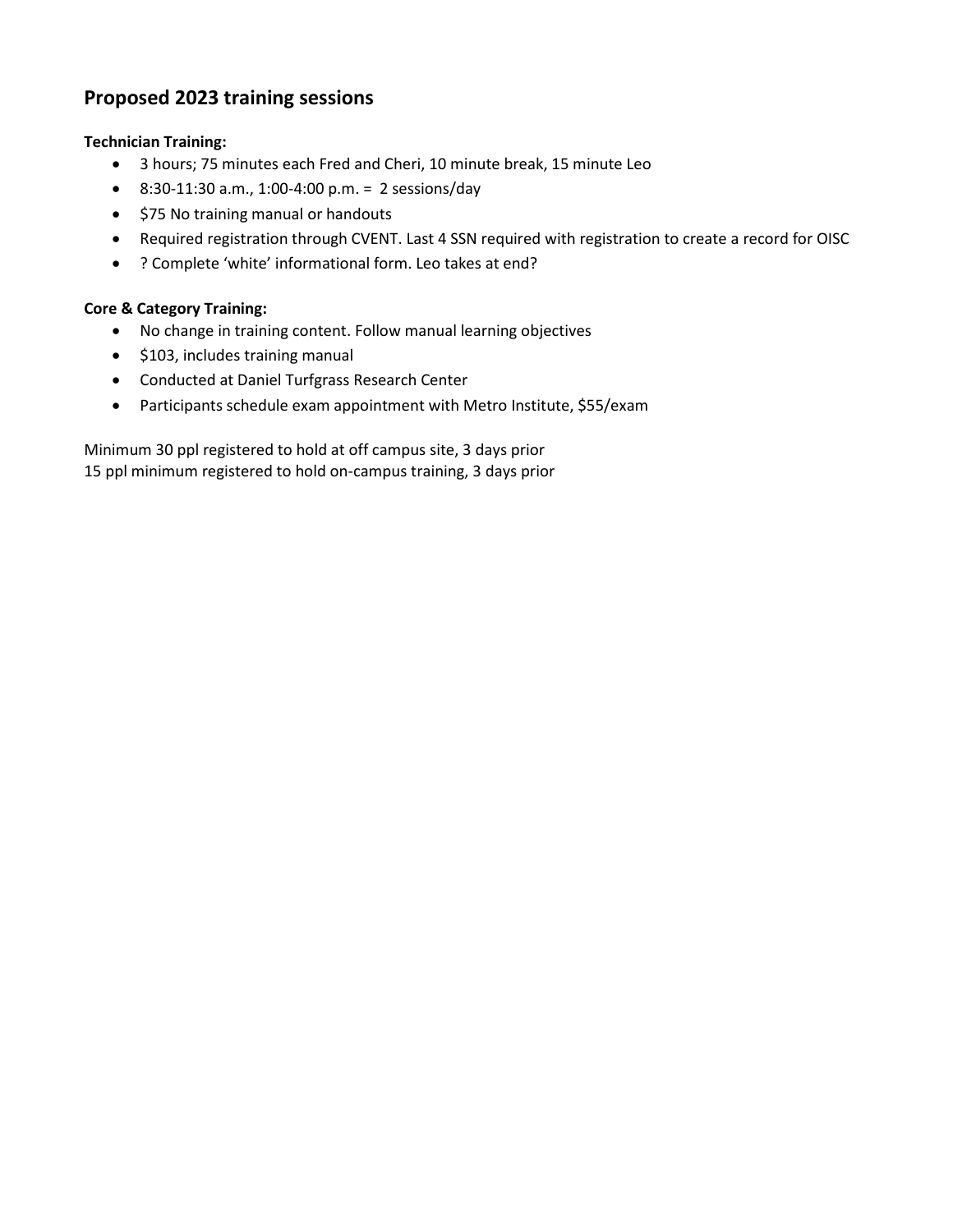|                             | 2023                                                                                                                     | 2022                                                                                   |
|-----------------------------|--------------------------------------------------------------------------------------------------------------------------|----------------------------------------------------------------------------------------|
| January                     | 2 days RT (4 sessions)<br>1 Core<br>1 Cat 1 (late)                                                                       | 1 Cat. 1<br>4 Core                                                                     |
| February                    | 1 RT Feb.15 IPLA, Danville<br>1 RT, Green Expo, Indy<br>1 Core<br>1 Cat. 1, (Late in month)                              | 2 Cat. 1<br>2 Cat 3b<br>3 Core                                                         |
| <b>March</b>                | 2 days RT (4 sessions)<br>1 Core<br>1 Cat. 1<br>2 Cat. 3b early and end month<br>2 Cat. 6<br>1 Workshop (lawncare or 7b) | 1 Cat. 1<br>1 Cat. 3b<br>2 Cat. 6<br>3 Core<br>2 Workshops                             |
| <b>April</b>                | 2 days RT (4sessions)<br>1 Core<br>1 Cat 8<br>1 Cat. 12<br>1 Workshop (Lawncare or 7b)                                   | Cat 7a<br>Cat. 8<br>Cat. 12<br>2 Core                                                  |
| May                         | 1 day RT (2 sessions)<br>1 Core                                                                                          | 1 Core                                                                                 |
| June                        | 1 day RT (2 sessions)<br>1 Core                                                                                          | 1 Core                                                                                 |
| July                        | 0                                                                                                                        | 1 Core                                                                                 |
| <b>August</b>               | 0                                                                                                                        | 0                                                                                      |
| <b>Sept</b>                 | 1 day RT (2 sessions)<br>1 Core<br>1 Cat. 12<br>7b Workshop                                                              | 1 Cat. 12<br>1 Core<br>1 Workshop                                                      |
| <b>October</b>              | 1 days RT (2 sessions)<br>1 Core<br>LawncareWorkshop                                                                     | 1 Core<br>1 workshop                                                                   |
| <b>November</b>             | 2 days RT (4 sessions)<br>1 Core                                                                                         | 1 Core                                                                                 |
| <b>December</b>             | 2 days RT (4 sessions)<br>1 Core                                                                                         | 1 Core                                                                                 |
| <b>Total</b><br>Single days | 35 days<br>30 sessions RT training (15 days)<br>10 Core<br>3 Cat. 1; 2 Cat. 3b; 2 Cat. 6; 1 Cat. 8;<br>2 Cat. 12         | 32 days<br>19 Core<br>4 Cat. 1; 3 Cat. 3b; 2 Cat. 6; 1 Cat. 7a;<br>1 Cat. 8; 2 Cat. 12 |